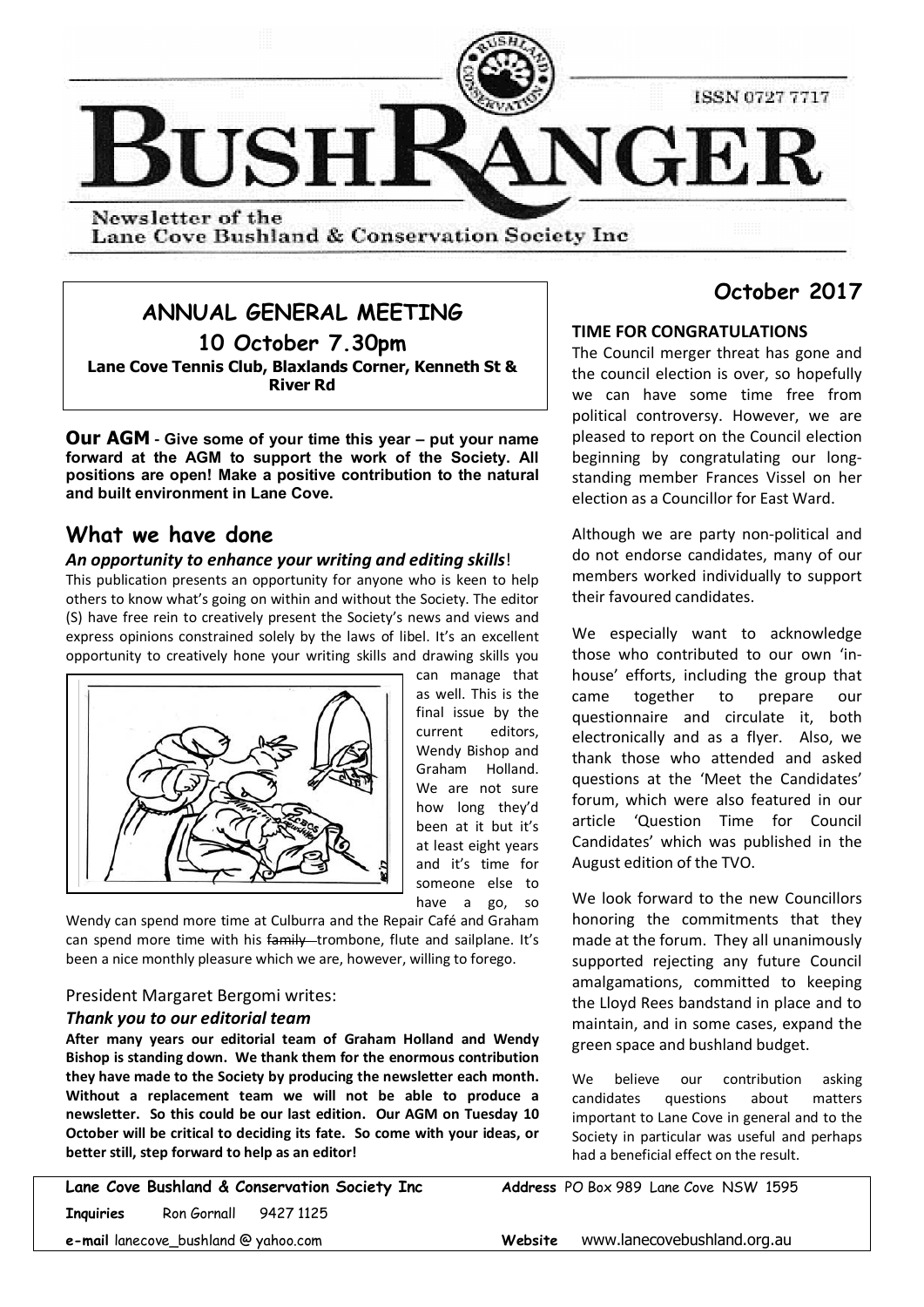| The results are: |                                          |  |  |
|------------------|------------------------------------------|--|--|
|                  | Central Ward: Deborah Hutchens, Liberal  |  |  |
|                  | Karola Brent, Independent (Deputy Mayor) |  |  |
|                  | Katherine Morris, Independent            |  |  |
| East Ward:       | Pam Palmer, Independent (Mayor)          |  |  |
|                  | David Brooks-Horn, Liberal               |  |  |
|                  | Frances Vissell, Independent.            |  |  |

West Ward: Scott Bennison, Liberal Daniel Strassberg, Independent Andrew Zbik, Labor

The informal vote was about 4% and the participation rate about 80%. It's disappointing that 20% of the electorate did not think their local future was important enough to vote on. The Electoral Commission will issue a penalty notice to those who chose not to vote.

#### **Ausgrid Vegetation Management Workshop**

From August 2016 to March 2017 Ausgrid undertook a vegetation management engagement program with stakeholders in order to (1) better understand community responses to Ausgrid street tree trimming (butchering?), (2) develop a shared understanding of Ausgridgs work in relation to tree trimming, and (3) use workshop outcomes to inform future improvements in Ausgridos tree trimming performance. The Society participated as a community group, attending four 3- to 5-hour workshops.

Key concerns raised during the sessions were (1) the quality of Ausgrid tree trimming and the contractors used by Ausgrid (2) community perceptions of poor communication from Ausgrid in particular with residents directly impacted by tree trimming (3) a very strong view that a partnership with local councils would result in improved vegetation management and visual outcomes.

In February 2017 Ausgrid announced that, on the strength of sentiment and arguments presented by stakeholders at EVERY session, Ausgrid would be moving to an engagement and consultation with local councils over the next months of 2017. This news was unexpected and welcomed by stakeholder participants. (Thanks to Maralyn Lawson, Ruth Neumann and Norma Stuart for participating and reporting)  $\mathbf{v}$ 



#### **Development at 266 Longueville Road**

During the development of the Major Projects Plan in 2006 – 2007 the Society vehemently opposed development of any type on existing open space in Lane Cove, particularly on 266 Longueville Road (and 314 Burns Bay Road). We repeated

this opposition to development on 266 Longueville Road at the Public Hearing to re-categorise and rezone this land.

We did not achieve this result in either case.

This Society still holds this position of opposing development on existing Council owned open space, which we believe is needed, with the increased population that the we are experiencing.

We do, however, believe that the situation may have advanced on 266 Longueville Road to a point that retention of the area as recreational open space is not possible, so that our comments are confined to the development application as submitted.

Like so many other developers, this developer has blatantly exceeded the height limit. In this case over one whole level! We can see no justification at all for its inclusion, other than to increase the number of units that can be leased/sold for profit. A roof height was set in the LEP covering the whole of the site and this must be adhered to and the extra floor of units should in no way be permitted.

Some of our other concerns include:

- the removal of too many trees:
- non-conforming buffer zone and setbacks.

The full submission is on our web site. (Thanks to Doug Stuart for his thorough and detailed submission)

# **In other news Sustainability Lane**

in LC Plaza Sun 8th Oct 9am – 4pm as a part of the Lane Cove Village Fair. We will have our elegant prefabricated stall in Sustainability Lane and would welcome helpers during the day. Contact Matt Fisher to add your name to the roster: cmfisher@tpg.com.au.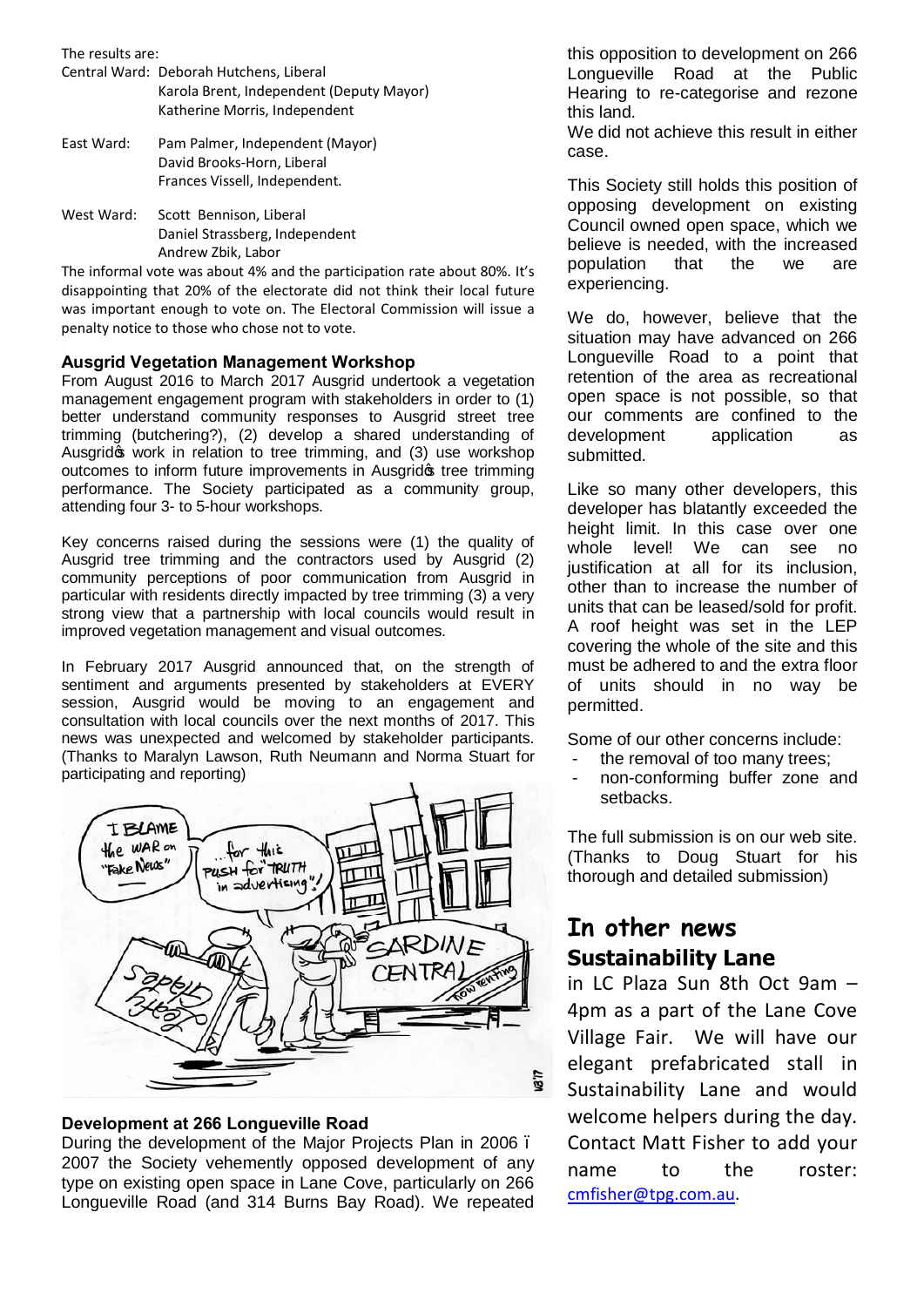## **MORE BUSH FOR DEVELOPMENT**

## *Endangered Blue Gum High Forest to go for more housing!!*

Mirvac has a rezoning and development proposal for land adjoining Cumberland State Forest in West Pennant Hills.

The proposal is to rezone the majority of the 26 hectare site of heavily forested land to R4, high density residential. About 12 hectares on the southern side is of high ecological value containing critically endangered Blue Gum High Forest or endangered Sydney Turpentine Ironbark Forest. The rest of the site contains many mature trees believed to be over 30 years old.

The initial development plan is to allow for 400 apartments and 200 medium density houses in the northern part of the site with associated tree removal for bushfire protection. The proposed rezoning would allow eventual construction of apartment dwellings plus a recreational area on the entire site with no protective environmental zoning. This is a crucial example of the potential destruction under the NSW governmentos new Biodiversity Offset laws.

The government is currently considering whether to give this rezoning proposal its in principle blessing under the Pre-Gateway review process and it is expected to be before the Hills Council before the end of the year.

**Go to www.forestindanger.org.au for more information and to lodge your objection to this proposal.**

## **Coal and Gas Watch Lane Cove**

Nothing new to report this month.

#### **Bush Kids**

*See their website and Facebook page for their latest information.*

## **Backyard habitat:** *Another great initiative from Council's bushland management team*

For some years Council has given residents who have moved into properties adjoining bushland a packet of information including information on appropriate plants, encouraging wildlife and to ensure their property enhances the bushland rather than damages it.

The latest initiative is to give all property owners that adjoin bushland reserves a copy of Councils new well illustrated publication *"Creating Backyard Habitat"* published by Council and written by Vickie Lee and Tom Kristensen with photographs by local residents and bush regenerators. It has sections entitled "About The Region", "About Your Garden", "Planning Your Habitat Garden", "Building Your Habitat Garden " and includes stories by local residents about their

gardens. It has five appendices of very useful information.

As has been the case for a while, residents who adjoin bushland reserves are invited to join councils Backyard Habitat Program. They receive a free on-site consultation on how to create a native garden or protect remnant native species, weed management and/or removal techniques and receive free plants from the Community Nursery.

The book will be officially launched at Sustainability Lane on October 8 and will be available at a minimal cost.

### **Brush up on Brush-turkeys**

A number of members attended a talk arranged by Lane Cove Council on living with Brush-turkeys on Thursday 17 August 2017.

It included a presentation by Dr Ann Goeth, who is an authority on Brushturkeys and other Megapodes in Australia and has co-authored a book entitled "Mound Builders".

The evening was a fascinating briefing on Brush-turkeys and their unusual habits. It included some ideas about trying to live with them harmoniously. Michelle Greenfield, Council<sup>g</sup> Bushland Interpretation Officer, invited questions from the floor. They gave an insight into how many Brush- turkeys are in some Lane Cove gardens (up to eleven) and the problems confronted by many residents.

We thank Council for organising the Brush-turkey talk, and for Dr Goethos very informative and enjoyable presentation.

We also thank Council for its permission to circulate the leaflet especially prepared by Dr Goeth for Lane Cove Council.

The only condition is that any use of the photos in the leaflet be acknowledged with the name Dr Ann Goeth identified as the source.

We hope it will help you in live with Brushturkeys.

(see attached information sheet) .

**Lane Cove Bushland & Conservation Society Inc Address** PO Box 989 Lane Cove NSW 1595 **Inquiries** Ron Gornall 9427 1125 **e-mail** lanecove\_bushland @ yahoo.com **Website** www.lanecovebushland.org.au